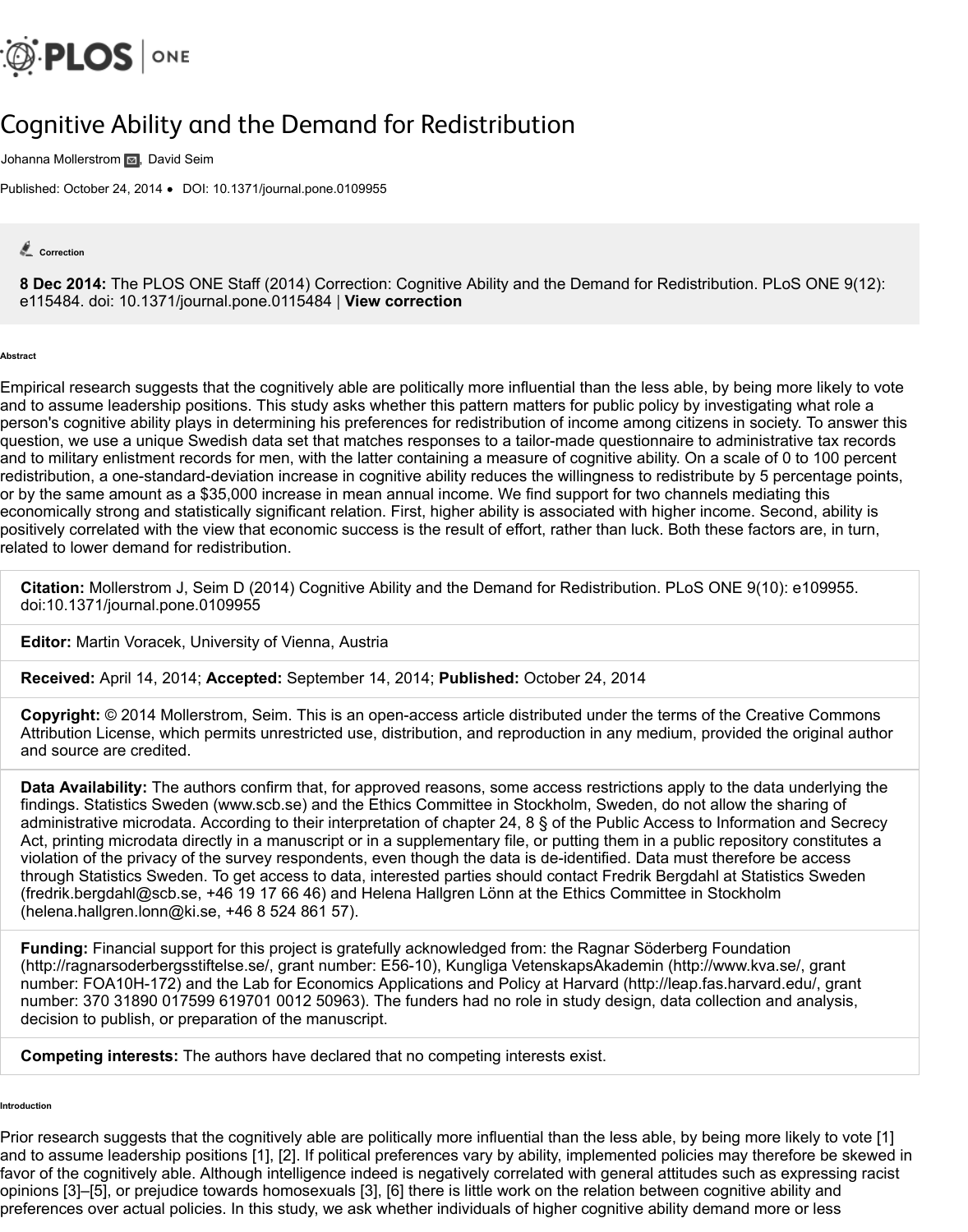redistribution. Also, beliefs regarding the distortionary effects of redistribution may also vary with ability. We use mediation analysis to decompose the aggregate effect of cognitive ability on preferences for redistribution Based on the previous literature, we test the following mediators: 1) Income, 2) beliefs success, 3) beliefs about how efficiently the public sector redistributes resources, 4) alt charitable purposes, and 5) risk aversion.

We employ several data sets, all linked at the individual level. We elicit preferences for questionnaire. While previous studies resort to existing surveys eliciting general opinion interventions, our questionnaire defines, more precisely, redistribution as meaning that subsidies, makes income i[n so](http://journals.plos.org/plosone/article?id=10.1371/journal.pone.0109955#pone.0109955-Fong1)[ciety](http://journals.plos.org/plosone/article?id=10.1371/journal.pone.0109955#pone.0109955-Alesina4) more equal between the citizens than what would h subsidies." We explicitly ask individuals to indicate their preferred level of income redistribution on a scale redistr[ibuti](http://journals.plos.org/plosone/article?id=10.1371/journal.pone.0109955#pone.0109955-Benabou1)on (defined in the questionnaire as meaning that "the public sector does not full redistribution ("everyone receives the same income after [taxes](http://journals.plos.org/plosone/article?id=10.1371/journal.pone.0109955#pone.0109955-Romer1) [and](http://journals.plos.org/plosone/article?id=10.1371/journal.pone.0109955#pone.0109955-Fong2) subsidies").

The questionnaire also elicits beliefs about whether luc[k or e](http://journals.plos.org/plosone/article?id=10.1371/journal.pone.0109955#pone.0109955-Fong2)[ffort](http://journals.plos.org/plosone/article?id=10.1371/journal.pone.0109955#pone.0109955-Alesina5) determines economic sector is efficient in redistributing income between citizens. In addition, the survey mea willingness to give to charitable purposes) and risk aversion. For more details on the question

Next, we match the questionnaire responses to individual military enlistment records, c cognitive ability test used at military enlistment in Sweden consists of four subtests (log comprehension and metal folding). The results of these tests are transformed to a sing of intelligence [17], [18], [28]. Military enlistment at age 18 was mandatory for men in o USA, which is voluntary. It is also important to note that it was not possible to avoid mil

Self-reported income and wealth data are plagued by measurement errors due to, for e arguably particularly severe when asking subjects about comprehensive inc[ome](http://journals.plos.org/plosone/article?id=10.1371/journal.pone.0109955#pone.0109955-Rustichini1) [and w](http://journals.plos.org/plosone/article?id=10.1371/journal.pone.0109955#pone.0109955-DeYoung1) constitute proxies for lifetime income and wealth that are likely to matter as much for th transitory, income. Hence, when analyzing the mediating role of income and wealth for and the demand for redistribution, inaccurate measures may obscure important relatior assess. To address these issues, we link the matched survey and enlistment data to ad level. This gives us accurate annual labor and capital income histories for twelve years Moreover, Sweden taxed wealth until 2007 and we are able to retrieve records of indivi provide high-quality proxies for lifetime income and wealth. In addition, the administrati education and government transfers.

The survey was distributed by mail to a representative sample of Swedish men above rate was 36 percent and our sample consists of 271 men.

Our approach of using the answers from a questionnaire designed specifically to elicit in enlistment data on cognitive ability and administrative data on earnings, wealth, transfe setting for analyzing the role of cognitive ability in determining preferences for redistribition. ability at age 18 to their demand for redistribution at ages 33–61 and explore different or influence this relation.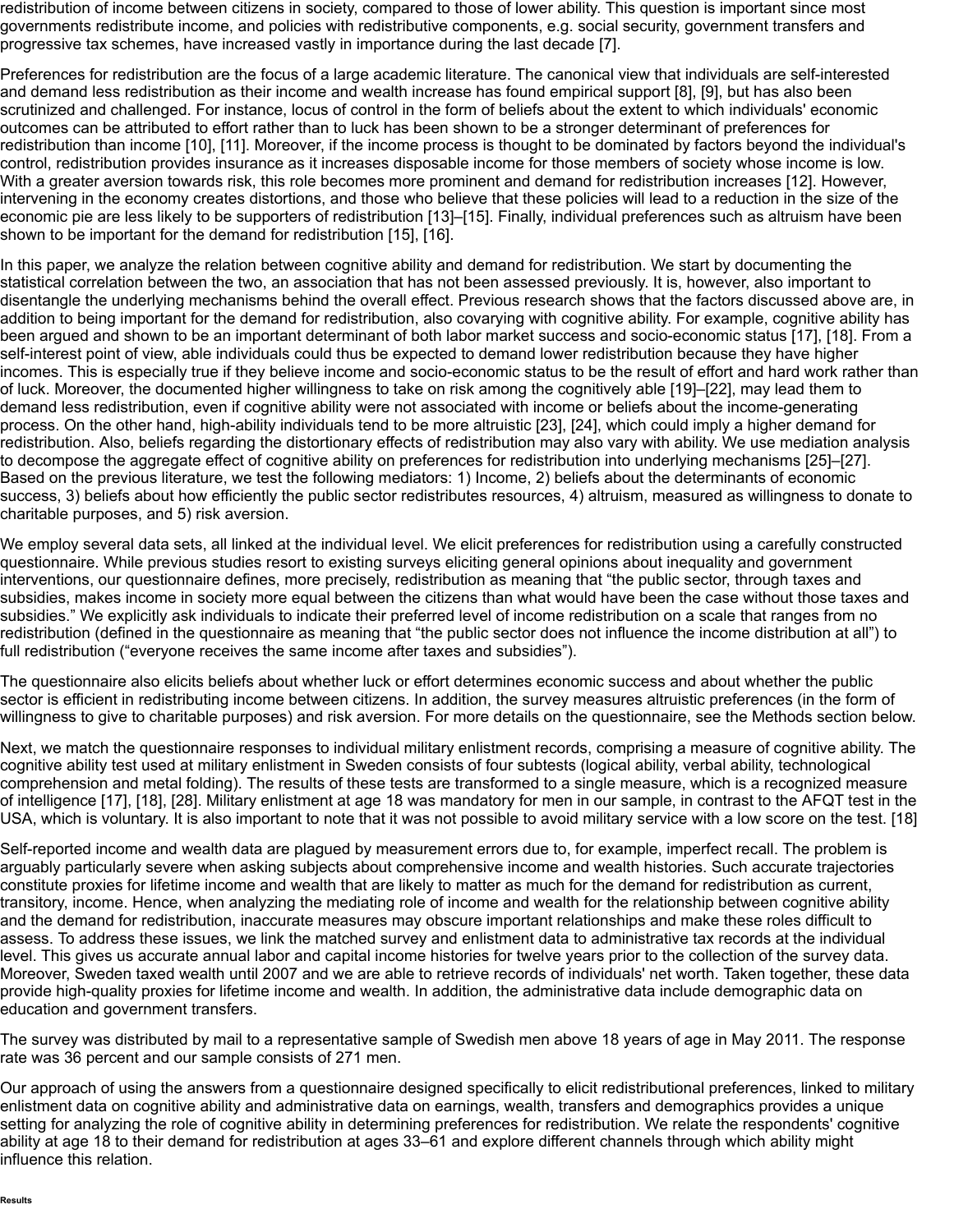childhood (answer to question "How would you classify yourself in terms of class wh "Working class", "Lower middle class", "Middle class", "Upper middle class", "Upper regress [demand](http://journals.plos.org/plosone/article?id=10.1371/journal.pone.0109955#pone-0109955-g001) for redistribution on these control variables. We then add the mean to the residuals obtained from th[at regre](http://journals.plos.org/plosone/article?id=10.1371/journal.pone.0109955#pone-0109955-t001)ssion and plot this variable against cognitive doi:10.1371/journal.pone.0109955.g001



**Table 1. Demand for redistribution, regression analysis.** doi:10.1371/journal.pone.0109955.t001

The effect of cognitive ability on the demand for redistribution is large: to change the demands on deviation increase in cognitive ability does, an individual has to experience an increase years of about \$35,000 (or 1.25 standard deviations). To see this, first consider specific coefficient of mean annual income, measured in SEK 10,000 s, in a regression where demand for redistribution is variable amounts to −0.235. Multiplying this by 6.1 (the exchange rate of USD to SEK a effect that an increase in mean annual income of USD 10,000 has on demand for redis

Investigating potential mechanisms for this result, we find a positive relation between c Controlling for childhood demographics, a one-standard-deviation increase in cognitive about \$7,000 (SEK 42,700, p<0.01, see Table 2). The demand for redistribution is, in tu income (b =  $-0.24$ , p<0.05, see specification 3, Table 1). The effect of cognitive ability on the demand for  $\alpha$ significant but is slightly smaller when we control for mean annual income (specification inco[me is a marginally statistically significant, p](http://journals.plos.org/plosone/article/figure/image?size=medium&id=info:doi/10.1371/journal.pone.0109955.t001)artial mediator of the relation between c redistribution. A test of mediation [25], [26] reveals that the point estimate of the indired demand for redistribution through mean annual income amounts to -0.762 (p = 0.099), is mediated is 16 percent.

C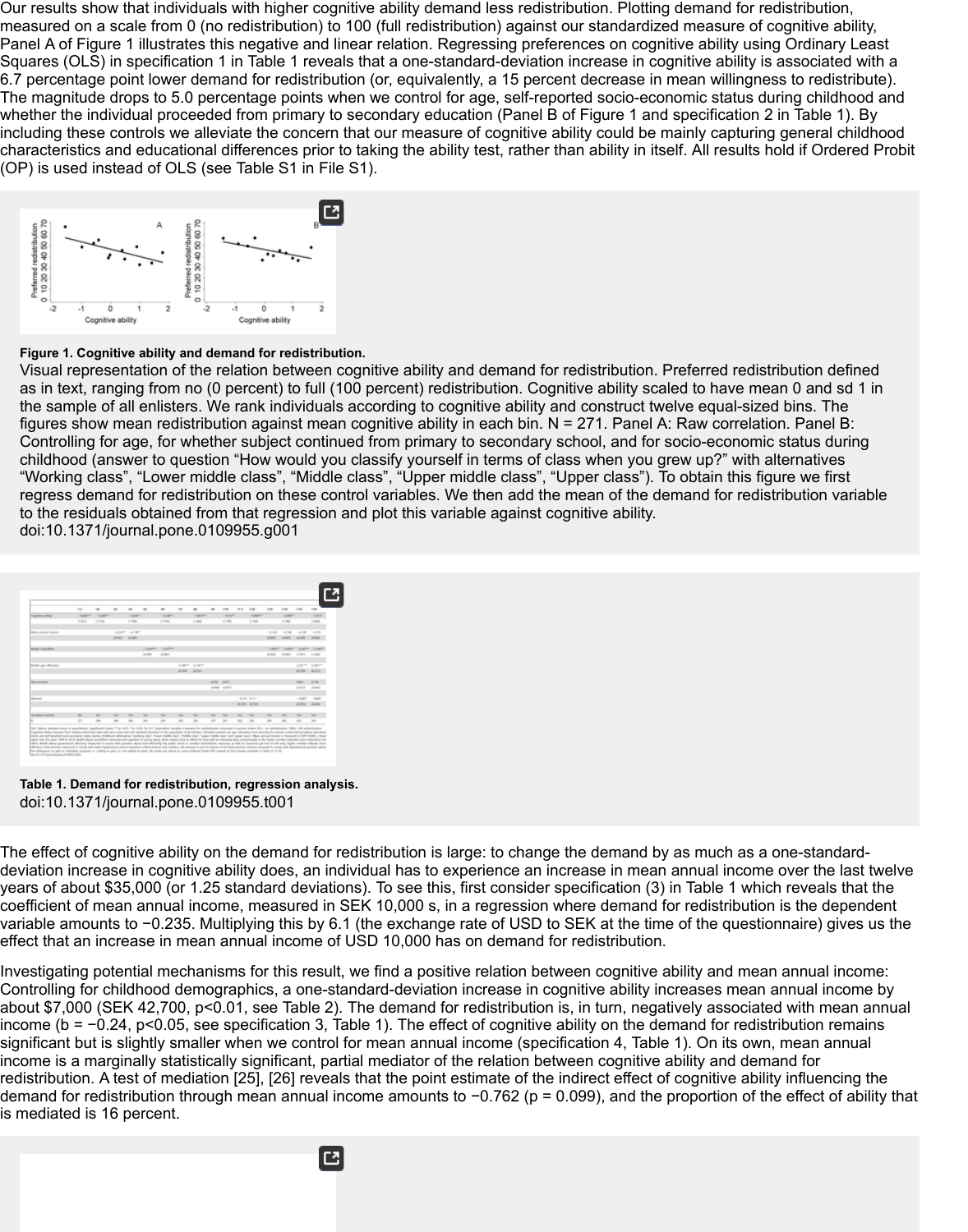Tur[ning to differences in beliefs about the incom](http://journals.plos.org/plosone/article/figure/image?size=medium&id=info:doi/10.1371/journal.pone.0109955.t002)e-generating process, specification 5 in success is the result of effort rather than luck is negatively correlated with the demand true also when including cognitive ability in the estimation (specification 6 in Table 1). F ability individuals believe income to be determined by effort to a larger extent than low-Table 2). The test of mediation reveals that the point estimate of the indirect effect of co redistribution through this channel is -0.758 (p = 0.062) and that the proportion of the  $\epsilon$ Hence, beliefs about luck or effort being the main determinant behind economic succes significant partial mediator of the relation between cognitive ability and demand for redi

The belief that the government redistribute[s eff](http://journals.plos.org/plosone/article?id=10.1371/journal.pone.0109955#pone.0109955-Sobel1)i[cient](http://journals.plos.org/plosone/article?id=10.1371/journal.pone.0109955#pone.0109955-Sobel2)ly is positively and significantly cor specifications 7 and 8 in Table 1). However, these beliefs have no statistically significar and this channel is no mediator in the composite relation between ability and preferenc same is true also for risk aversion (cf. specification 9 and 10 in Table 1, and Table 2, in show, in line with previous research, that the more cognitively able, despite being less **redistribute** express altruistic [prefe](http://journals.plos.org/plosone/article?id=10.1371/journal.pone.0109955#pone.0109955-MacKinnon1)rences in the form of willingness to donate to charitable organizations (b = 0.36, per therefore not surprising that the test of mediation confirms that altruism is not mediating ability and demand for redistribution (indirect effect of 0.040,  $p = 0.87$ , see also specific

We [conclude](http://journals.plos.org/plosone/article?id=10.1371/journal.pone.0109955#pone-0109955-t001) that mean annual income and beliefs about the extent to which effort rath success are partial mediators in the relation between cognitive ability and the demand mediators, depicted in Figure 2, with these two channels in order to understand the pro together. These two statistically significant mediators of the relation between cognitive joint point estimate is −1.300 (p = 0.025), account for 26 percent of the effect of cognition. The fact that these factors together have an explanatory power which is almost twice a confirms that the two channels capture different aspects of the relation between cogniti



Figure 2. Income and beliefs about the importance of luck/effort for economic success are signited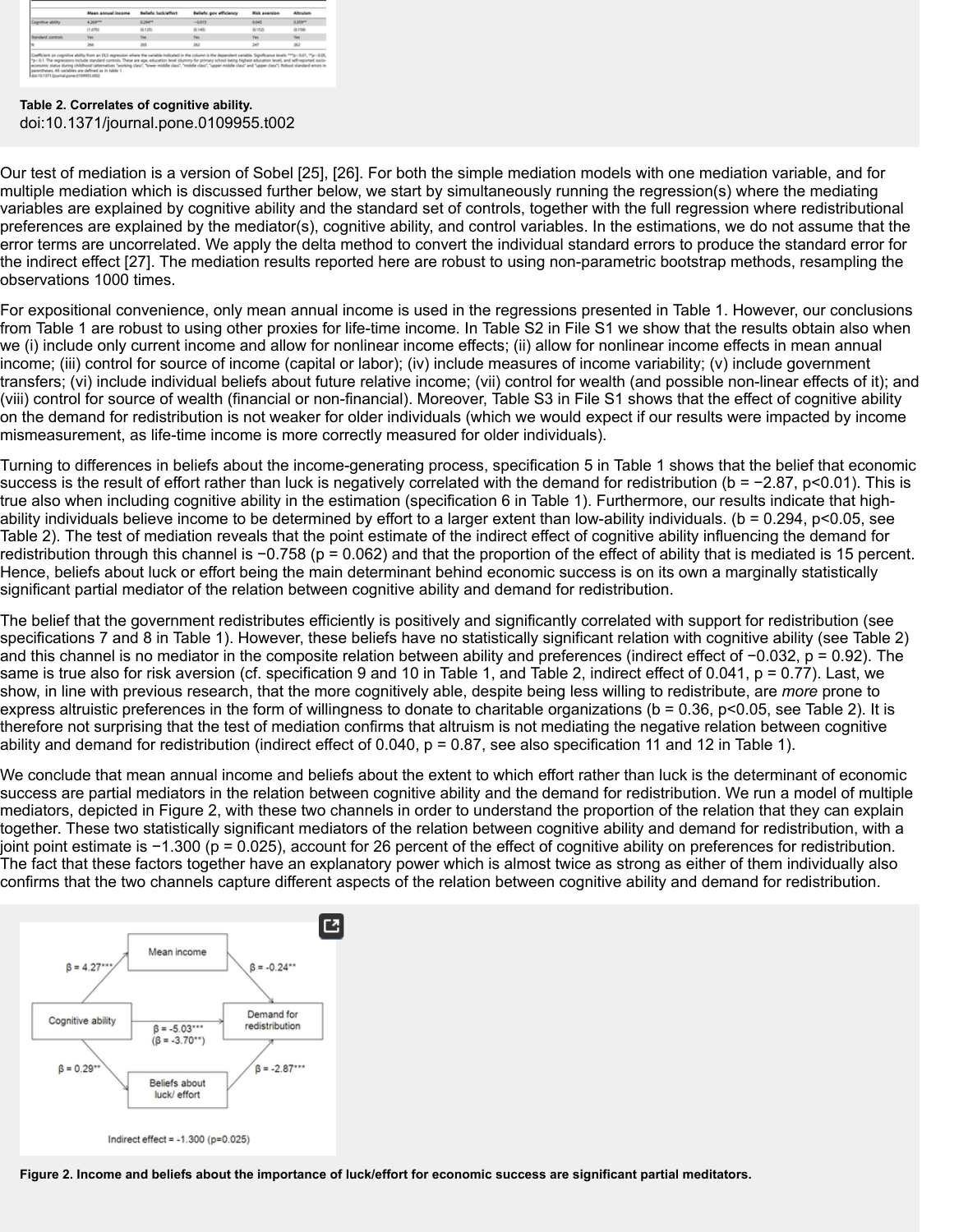study is one step towards a deeper understanding of in what ways cognitive ability influ compressed income distributi[on, and](http://journals.plos.org/plosone/article?id=10.1371/journal.pone.0109955#pone-0109955-t001) as our sample is comparatively small and consist research that considers larger samples including also women, and that uses data from

### **Method**

The data set we use consists of survey responses, military enlistment records and adm collected by Statistics Sweden, who linked the data with demographic information and the data base LISA and the National Service Administration. Since cognitive ability data consists of men only (see further discussion below). Summary statistics are shown in T

| Variable                   | <b>Misson</b> | \$d     | Median  | Min.     | Max       | ×   |
|----------------------------|---------------|---------|---------|----------|-----------|-----|
| Cognitive ability          | 0.16          | 0.96    | 646     | $= 2.19$ | 2.09      | 271 |
| Demand for redistribution. | 45.4          | 26.1    | 44.4    | ÷        | 100       | 271 |
| Apr                        | 47.2          | 8.4     | 48      | 35       | 68        | 271 |
| Mean annual income         | 315 557       | 170 804 | 386 954 | 15 156   | 1 346 648 | 271 |
| Primary school             | 0.12          | 0.33    | ø.      | ø.       | ï         | 291 |
| Secondary school           | 0.47          | 4.5     | ò.      | b        |           | 231 |
| <b>Tertlary school</b>     | 0.41          | 0.49    | ø.      | O.       |           | 271 |
| Luck/effort                | 4.3           | 1.8     | ž       |          | 10        | 269 |
| Government efficiency      | 3.6           | 2.15    | ı       |          | 10        | 265 |
| Altruism                   | 66            | 3.4     | 1       |          | 10        | 266 |
| <b>Risk aversion</b>       | 4.9           | 2.0     | y,      | ø        | ×         | 249 |

**Table 3. Summary statistics.** doi:10.1371/journal.pone.0109955.t003

The survey was distributed by mail to a representative sample of Swedish men above 1 rate of 36 percent (similar to other mail surveys conducted by Statistics Sweden). To as we compare means within the responding sample to those within the full population of administrative data to investigate variables that are believed to influence redistributive financial net wealth, number of children, labor earnings, the indicator of having divorce we find that mean values are very similar.

# **Questionnaire**

The questionnaire was designed by us and implemented by Statistics Sweden. Subject of income redistribution on a scale ranging from no to full redistribution. The scale was being defined as no redistributio[n \(meaning](http://journals.plos.org/plosone/article?id=10.1371/journal.pone.0109955#s3) "the public sector does not influence the in redistribution ("everyone receives the same income after taxes and subsidies"). In the a from 0 to 100 and it can therefore be interpreted as percent redistribution desired.

Res[pondents' beliefs about whether effort or lu](http://journals.plos.org/plosone/article/figure/image?size=medium&id=info:doi/10.1371/journal.pone.0109955.t003)ck matter for economic success was elic individual effort or luck that matters for how well an individual does economically in life' scale from 1 (defined as "only luck") to 10 ("only individual effort"). Beliefs about how et resources were captured by the question: "To what extent do you agree with the followi when redistributing money (no money is lost on the way)". The answer was given on a completely") to 10 ("I agree completely").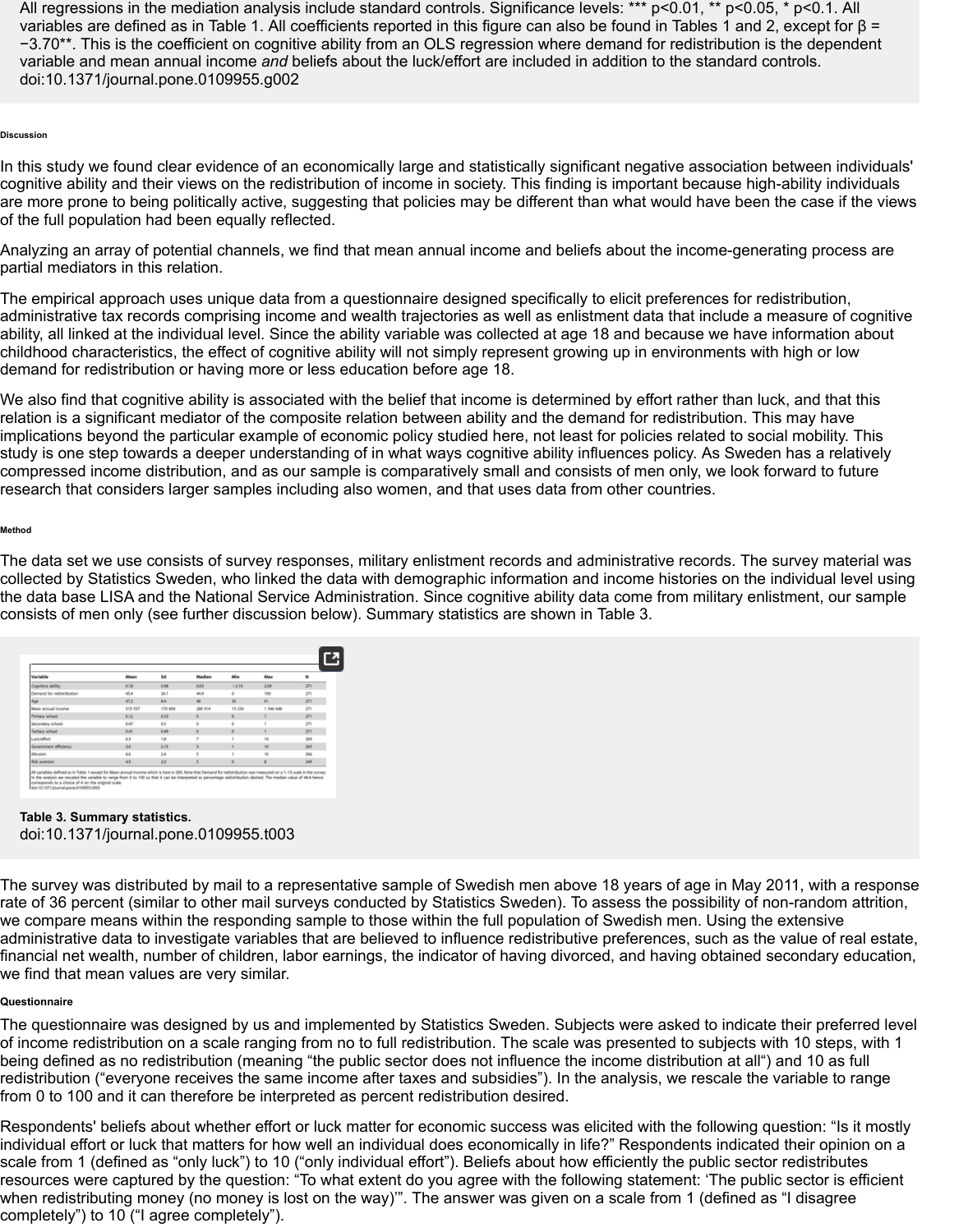utilized in our mean annual income measure.

### **Ethics statement**

The research described in this paper was approved by the Ethics Committee in Stockh Etikprövningsnämnden, Stockholm) where this project was handled as protocol 05/201 Committee on the Use of Human Subjects/Institutional Review Board at Harvard Unive was #F–21619). When subjects received the survey, it was described in an accompany to administrative data (it was specified which databa[ses](http://journals.plos.org/plosone/article?id=10.1371/journal.pone.0109955#pone.0109955-Holt1) [would](http://journals.plos.org/plosone/article?id=10.1371/journal.pone.0109955#pone.0109955-Falk1) be used) and that any id Sweden before the data would be made available to the researchers. Furthermore, the back a filled-out survey would be regarded as having given his consent to the data beir obtaining consent was approved by both the Swedish Ethics Committee and the Harva

**Supporting Information**

# **File S1.**

**Supplementary file containing Tables S1–S3.** Table S1: Ordered probit. Table S2: Regress for age-group differences.

doi:10.1371/journal.pone.0109955.s001 (DOC)

### **Acknowledgments**

For very valuable comments on earlier drafts we would like to thank Alberto Alesina, Dan Benjamin, David Cutler, Oller, Oller, Oller, Oller, Oller, Oller, Oller, Oller, Oller, Oller, Oller, Oller, Oller, Oller, Oller, Olle Folke, Ed Glaeser, Anna Larsson Seim, Erzo Luttmer, Michael Norton, Torsten Perssor Christoph Wollersheim and seminar participants at Harvard University and the Researd Stockholm, Sweden. We are also grateful to three anonymous referees and the editor for significantly improved the paper.

### **Author Contributions**

Conceived and designed the experiments: JM DS. Performed the experiments: JM DS. reagents/materials/analysis tools: JM DS. Wrote the paper: JM DS.

### **References**

- **1.** Deary IJ, Batty GD, Gale CR (2008) Childhood intelligence predicts voter turnout, voting preference British Cohort Study. Intelligence 36: 548–555. doi: 10.1016/j.intell.2008.09.001
	- View Article · PubMed/NCBI · Google Scholar
- **2.** Judge T, Colbert A, Ilies R (2004) Intelligence and leadership: A quantitative review and test of thec 10.1037/0021-9010.89.3.542

View Article • PubMed/NCBI • Google Scholar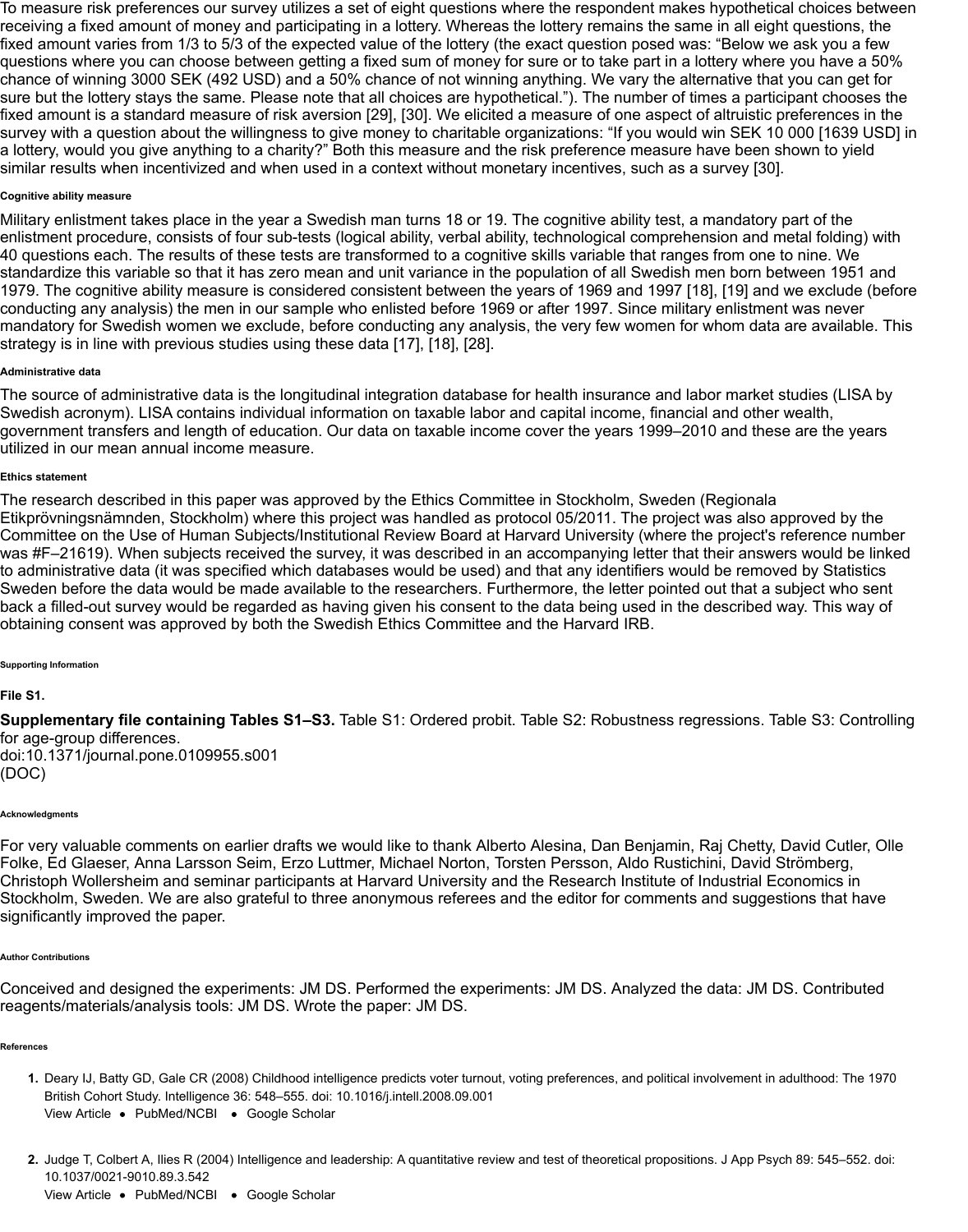$\sqrt{V}$ icw Article  $\sim$  T domcan vodi  $\sim$  Google Scholar

- View Article PubMed/NCBI Google Scholar 11. Alesina A, La Ferrara E (2005) Preferences for redistribution in the land of opportunities. J Publ Econ
- **12.** Benabou R, Ok E (2001) Social mobility and the demand for redistribution: the POUM hypothesis. O 10.1162/00335530151144078

View Article • PubMed/NCBI • Google Scholar

- View Article PubMed/NCBI Google Scholar **13.** Romer T (1975) Individual welfare, majority voting and the properties of a linear income tax. J Publ
- View Article PubMed/NCBI Google Scholar 14. Meltzer A, Richards S (1981) A rational theory of the size of the government. J Pol Econ 89: 914–9.
- **15.** [Fong C, Lutt](http://dx.doi.org/10.1016/j.jpubeco.2003.07.006)me[r E \(2011\) Do fa](http://www.ncbi.nlm.nih.gov/entrez/query.fcgi?db=PubMed&cmd=Search&doptcmdl=Citation&defaultField=Title+Word&term=Alesina%5Bauthor%5D+AND+Inequality+and+happiness%3A+are+Europeans+and+Americans+different%3F)irne[ss and race mat](http://scholar.google.com/scholar_lookup?title=Inequality+and+happiness%3A+are+Europeans+and+Americans+different%3F&author=Alesina&publication_year=2004)ter in generosity? Evidence from a nationally re 394. doi: 10.1016/j.jpubeco.2010.07.010
	- View Article PubMed/NCBI Google Scholar
- View Article PubMed/NCBI Google Scholar **16.** Alesina A, Angeletos GM (2005) Fairness and Redistribution. Am Econ Rev 95(4): 960–980. doi: 10.
- View Article PubMed/NCBI Google Scholar **17.** [Lindqvist E,](http://dx.doi.org/10.1016/s0047-2727(00)00141-9) We[stman R \(2011\)](http://www.ncbi.nlm.nih.gov/entrez/query.fcgi?db=PubMed&cmd=Search&doptcmdl=Citation&defaultField=Title+Word&term=Fong%5Bauthor%5D+AND+Social+preferences%2C+self-interest%2C+and+the+demand+for+redistribution) Th[e labor market re](http://scholar.google.com/scholar_lookup?title=Social+preferences%2C+self-interest%2C+and+the+demand+for+redistribution&author=Fong&publication_year=2001)turns to cognitive and noncognitive ability: evide Econ 3: 101–128. doi: 10.1257/app.3.1.101
- **18.** Heckman J, Sixrud J, Urzua S (2006) The effects of cognitive and noncognitive abilities on labor ma 411–482. doi: 10.1086/504455

View Article • PubMed/NCBI • Google Scholar

- View Article PubMed/NCBI Google Scholar 19. Benjamin D, Brown S, Shapiro J (2013) Who is 'behavioral'? Cognitive ability and anomalous prefe
- [View Article](http://dx.doi.org/10.1086/261013) [PubMed/NCBI](http://www.ncbi.nlm.nih.gov/entrez/query.fcgi?db=PubMed&cmd=Search&doptcmdl=Citation&defaultField=Title+Word&term=Meltzer%5Bauthor%5D+AND+A+rational+theory+of+the+size+of+the+government) [Google Scholar](http://scholar.google.com/scholar_lookup?title=A+rational+theory+of+the+size+of+the+government&author=Meltzer&publication_year=1981) **20.** Dohmen T, Falk A, Huffman D, Sunde U (2011) Are risk aversion and impatience related to cognitiv doi: 10.1257/aer.100.3.1238
- **21.** Frederick S (2005) On the ball: Cognitive reflection and decision-making. J Econ Perspect 19(4): 25